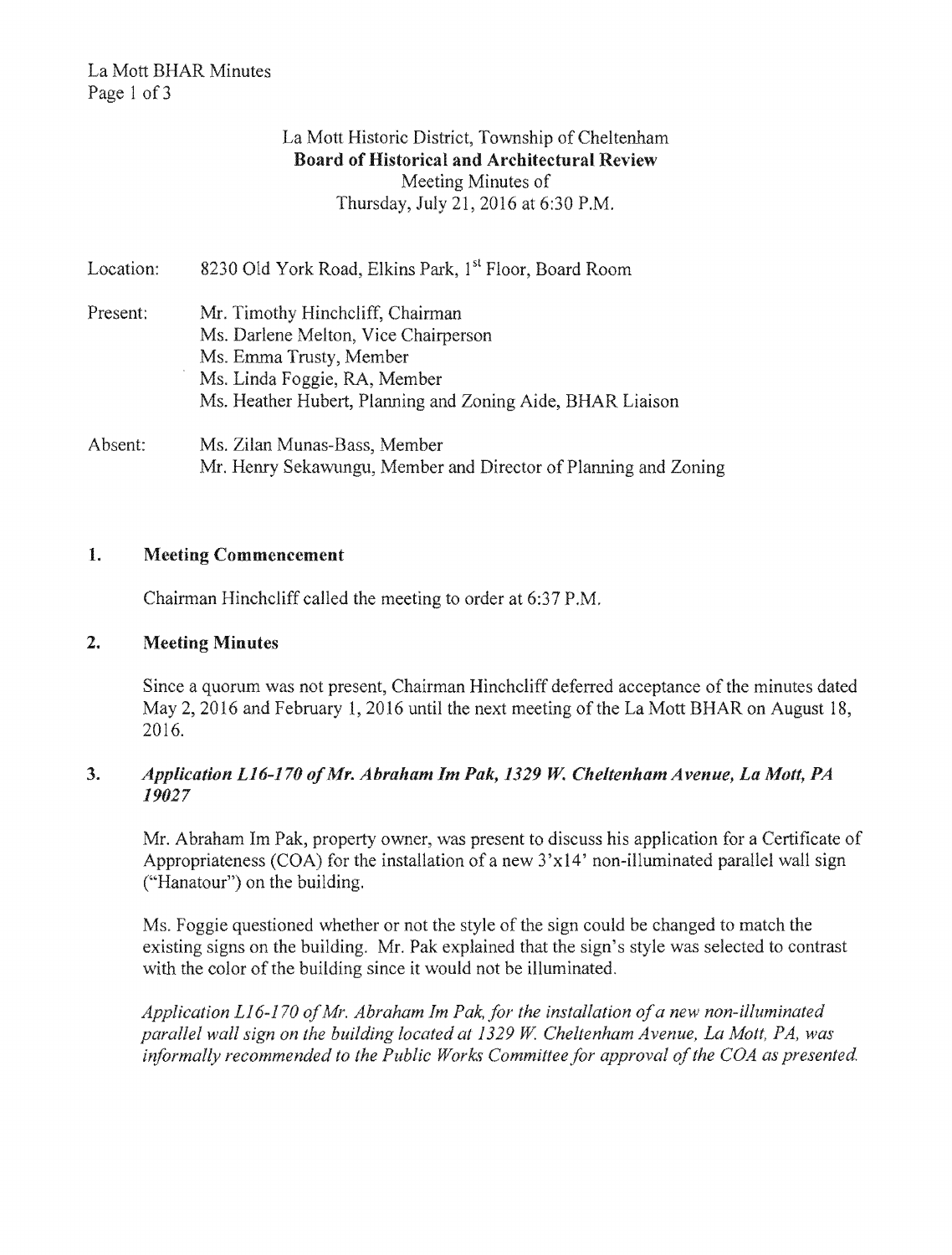## 4. *Application L16-171 of Mr. Abraham Im Pak, 1329 W. Cheltenahm Avenue, La Mott, PA 19027*

Mr. Abraham Im Pak, property owner, was present to discuss his application for a Certificate of Appropriateness (COA) for the installation of two  $(2)$  3'x14' non-illuminated channel letter signs ("Accel Test Prep & Enrichment") on the building.

Ms. Foggie questioned whether or not the style of the signs could be changed to match the existing signs on the building. Mr. Pak explained that the sign's design matches the logo of the business.

*71 of Mr. Abraham Im Pak, for the installation of two (2) new* illuminated channel letter signs on the building located at 1329 W. Cheltenham Avenue, La Mott, PA, was informally recommended to the Public Works Committee for approval of the COA as presented. *non-*

# 5. *Application L16-174 of Mr. Jeffrey Stocklos, representative of Penrose Medical Investments, LLC, property owner, 1831 W. Cheltenham Avenue, La Mott, PA 19027*

Mr. Stocklos, representative of Penrose Medical Investments, LLC, property owner, was to discuss his application for a Certificate of Appropriateness (COA) for the installation of a new roof, windows, and exterior door on

owner of 1829 W Cheltenham Ave. Mr. Stocklos replied that he believed that the owner was not "officially" the owner, but was in possession of an Agreement of Sale for that Chairman Hinchcliff replied that the owned by the applicant. Chairman Hinchcliff asked the applicant if the owner of 1831 W. Cheltenham Ave was also the

Mr. Stocklos explained that 1831 W. Cheltenham Ave. was heavily damaged in a the owner intends to renovate the property to match what currently exists in style materials.

Mr. Stocklos then asked the BHAR if they would be able to discern which type of windows was originally installed on the front of the homes by examining a current streetscape photo of that block of W. Cheltenham Ave. Chairman Hinchcliff and Ms. Melton agreed that the ones on the property at 1829 W. Cheltenham Ave. were typical of the ones used, and Mr. tocklos stated that he would renovate the property using that type.

iscussion ensued regarding the proposed exterior renovation of t

L16-174 of Mr. Jeffrey Stocklos, representative *the in-kind installation of a new roof, windows, and exterior door on the building located at 1831 W. Cheltenham Avenue, La Mott, PA, was informally recommended to the* Public Works Committee for approval of the COA as presented.